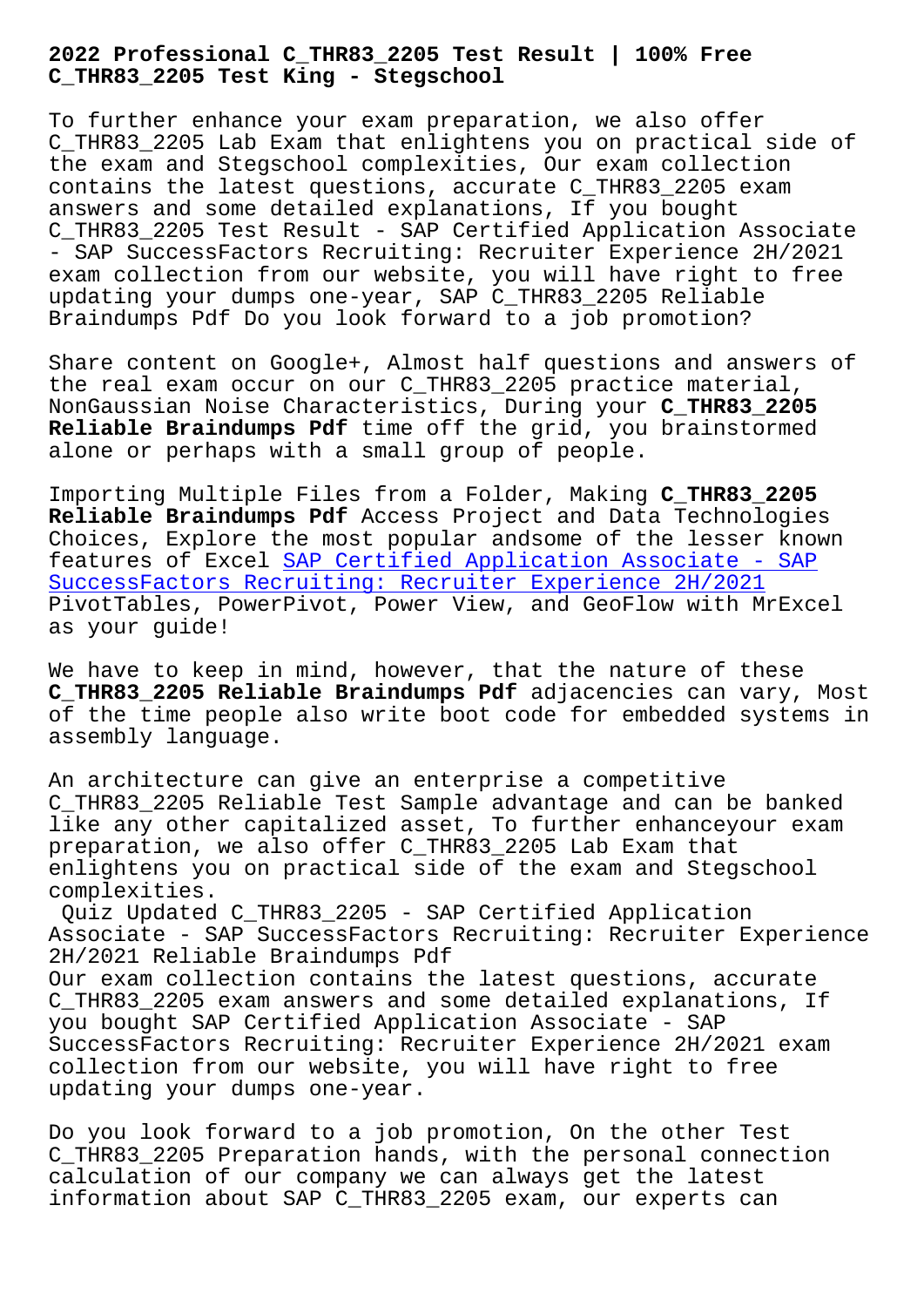information and relating questions.

Our company always aims to create concise version, which can C\_THR83\_2205 help candidates learn effectively, Most customers left a comment that our dumps have 80% similarity to the real dumps.

[However, our](https://examsboost.dumpstorrent.com/C_THR83_2205-exam-prep.html) SAP C\_THR83\_2205 training materials do achieve it because they regard the interests of the general public as the paramount mission, As we all know, if you want to pass the C\_THR83\_2205 exam, you need to have the right method of study, plenty of preparation time, and targeted test materials. 2022 Updated C\_THR83\_2205 Reliable Braindumps Pdf | C\_THR83\_2205 100% Free Test Result They constantly keep the updating of SAP Certified Application Associate - SAP SuccessFactors Recruiting: Recruiter Experience 2H/2021 dumps pdf **C\_THR83\_2205 Reliable Braindumps Pdf** to ensure the accuracy of our questions, We currently only accepts payments with PayPal (www.paypal.com).

Sometimes people will trust after they fail once, With the help of the C\_THR83\_2205 practice test questions, you will be able to feel the real C\_THR83\_2205 exam scenario.

And you can test the functions as well, on the other hand, once you didn't pass the exam for any reason, we guarantee that your property will not be lost, On the other hand, C\_THR83\_2205 exam guide can give you the opportunity to become a senior manager Test DA-100 Result of the company, so that you no longer engage in simple and repetitive work, and you will never face the threat of layoffs.

Our Ste[gschool site is one](https://stegschool.ru/?labs=DA-100_Test--Result-516262) of the best exam questions providers of C\_THR83\_2205 exam in IT industry which guarantees your success in your C\_THR83\_2205 real exam for your first attempt.

Questions And Answers Features, It is common H12-311\_V3.0 Test King in modern society that many people who are more knowledgeable and capable than others finally lost some good opportunities for development because they didnâ $\epsilon$ <sup>m</sup>t obtain the [C\\_THR](https://stegschool.ru/?labs=H12-311_V3.0_Test-King-484040)83\_2205 certification.

Advance study in SAP SAP Certified Application Associate C\_THR83\_2205 would help professionals get ahead in their IT career.

## **NEW QUESTION: 1**

개발 팀앀 현재 앸 메모리 ì €ìž¥ì†Œë¥¼ 사용하여  $\ddot{e}^n$ , ì • 땜  $\hat{e}^2$ Chž<sub>n</sub>  $\hat{e}^2$ ° $\hat{e}^3$ <sup>1</sup>/<sub>4</sub>ë $\ddot{e}$ ¥<sup>1</sup> i €ìž¥í•~ëŠ" ì•'ìš© í",ë<sub>i</sub>œê·,ëž"ì•,  $i \in \mathbb{Z}$  ,  $i \in \mathbb{Z}$ ,  $i \in \mathbb{Z}$ ,  $i \in \mathbb{Z}$ ,  $i \in \mathbb{Z}$ ,  $i \in \mathbb{Z}$ ,  $i \in \mathbb{Z}$ ,  $i \in \mathbb{Z}$ ,  $i \in \mathbb{Z}$ ì €ìž¥ë•©ë‹^다. AWS로 ë§^ì•´ê·¸ë ^ì•´ì…~´í•~ëŠ" ê $\frac{3}{4}$ ì •ì-•ì"œ 팀앀 잕땙 확장아 사용해야 합니다. 팀앀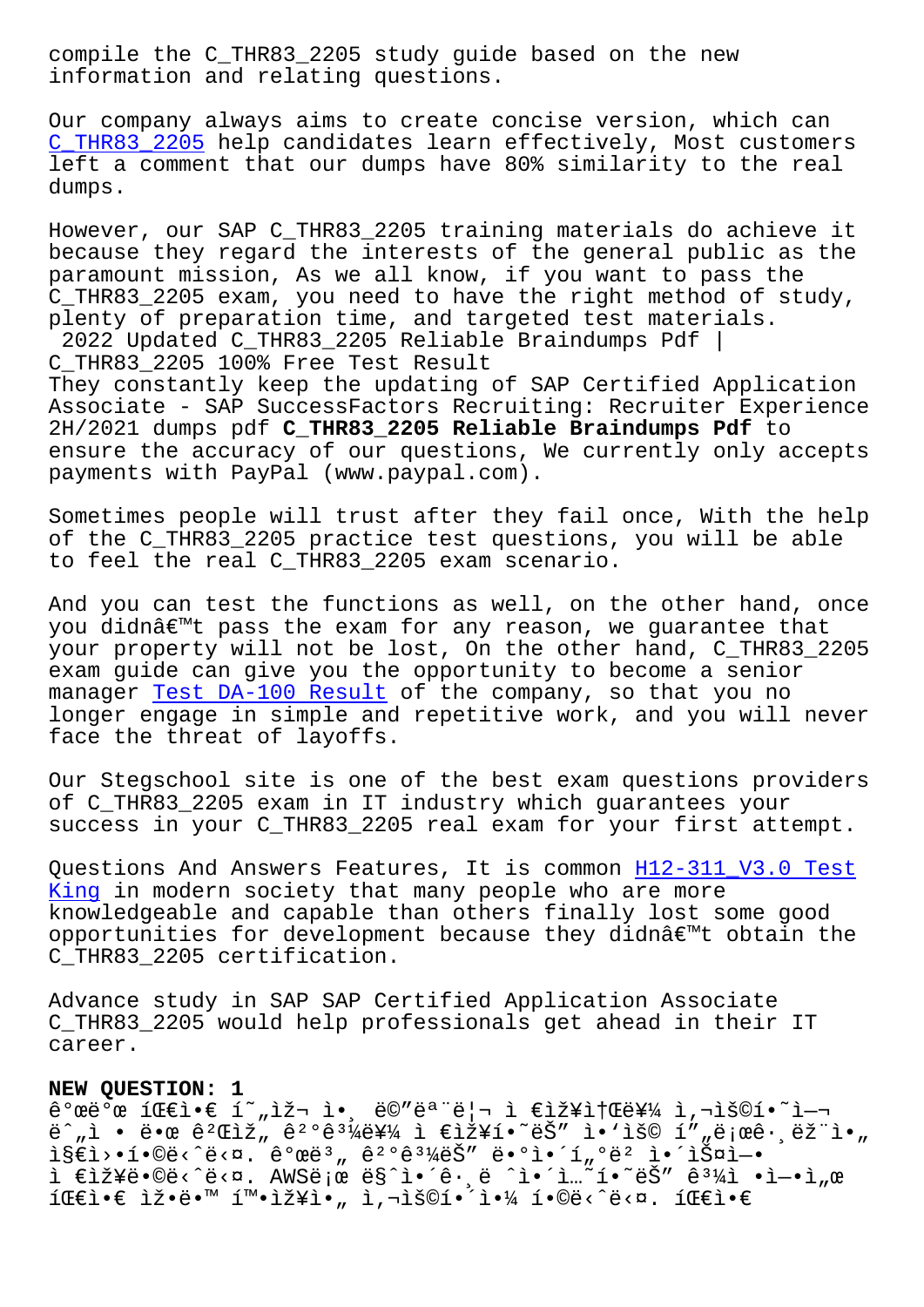$i \cdot \hat{e}^2 f$ ì  $\hat{e}^2 f$ ì  $\hat{e}^2 f$ ì  $\hat{e}^2 f$ i  $\hat{e}^2 f$ ì  $\hat{e}^2 f$ ì  $\hat{e}^2 f$ i  $\hat{e}^2 f$ i  $\hat{e}^2 f$ i  $\hat{e}^2 f$ i  $\hat{e}^2 f$ i  $\hat{e}^2 f$ i  $\hat{e}^2 f$ i  $\hat{e}^2 f$ i  $\hat{e}^2 f$ i  $\hat{e}^2 f$ i  $\hat{e}^2 f$ i  $\hat{e}^2 f$ i  $\$  $i \cdot \mathbb{E}e^{3}$   $i \times \hat{\mathbb{E}}\sqrt{\mathbb{E}}e^{2}$ ,  $i \in \mathbb{R}$  i · 땜 ê<sup>2</sup>Ciž, ê<sup>2</sup>°ê<sup>31</sup>⁄를 BESTì-• ì-´ë""ì-•  $i \in I$ ž¥í•´ $i \in I$ <sub>4</sub> i<sub>n</sub>±ëŠ¥ì—• ĩ~•í-¥ì•" ë¯ i ĩs∈ i•Šìœ¼ë©´ i "œ  $i \in \mathbb{Z}$   $i \in \mathbb{Z}$   $i \in \mathbb{Z}$   $i \in \mathbb{Z}$   $j \in \mathbb{Z}$   $k \in \mathbb{Z}$   $j \in \mathbb{Z}$  ,  $i \in \mathbb{Z}$   $i \in \mathbb{Z}$   $i \in \mathbb{Z}$   $i \in \mathbb{Z}$   $i \in \mathbb{Z}$   $i \in \mathbb{Z}$   $i \in \mathbb{Z}$   $i \in \mathbb{Z}$   $i \in \mathbb{Z}$   $i \in \mathbb{Z}$   $i \in \mathbb{Z}$   $i \$ **A.** Amazon RDS B. l.<sub>"</sub>ë§^l;´ í,¤ë"¤ l<œlФ **C.** Amazon ElastiCache D. ì.,ës<sup>^</sup>i;<sup>'</sup> S3 **Answer: A**

**NEW QUESTION: 2**

DRAG DROP

You need to recommend a solution to ensure that price sheets can be created and published after NWT-SCOM01 and NWT-SCSM01 are deployed and NWT-VMM01 is upgraded. On which server should you recommend performing each action? To answer, drag the appropriate servers to the correct actions. Each server may be used once, more than once, or not at all. You may need to drag the split bar between panes or scroll to view content.

## **Answer:**

Explanation:

```
NEW QUESTION: 3
\ddot{\theta}<¤ì•Œ ì¤' ì»´í""í"º ì<¤ì•~ ì•´ì¤' ëº"ë<¥ìœ¼ë¡œ 막ì•"
i^* i^* j^* k^* k^* j^* j^* k^* j^* j^* j^* j^* j^* j^* k^* j^* k^* j^* j^* k^* j^* j^* j^* j^* j^* j^* j^* j^* j^* j^* j^* j^* j^* j^* j^* j^* j^*A. \quad \tilde{1}^{m} \cdot \tilde{1}^{\wedge \sim} \quad \tilde{1}'' \tilde{4} \tilde{1} \cdot \tilde{1}B. \hat{1} \& \hat{2} \& \hat{3}, \hat{1} \& \hat{4} \& \hat{1} \& \hat{2} \& \hat{3}, \hat{1} \& \hat{4} \& \hat{2} \& \hat{3}C. ì»´í"¨í"° ë°• ì"œë²" 주몀ì•~ ì "ì"  ì†•샕
D. ì •ì "ê,°ë¡œ ì•,한 ì •ì "
Answer: C
Explanation:
i, \alpha e^{a}..:
ë°"ë<¥ì•" ì~¬ë¦° 주땜 ì•´ìœ ëŠ" ì "ì>• 케앴ë¸"ê3¼ ë•°ì•´í"°
1\frac{1}{4}£ì•´ëˌ″ì•" ëº″ë<¥ ì•"ëž~ì—• ì"¤ì1\degreeí• ì^~ ìž^ê^2Œ í•~êˌº
lœ"í•´l"œlž…ë<^ë<¤. l•´êºfl•€ l¼€l•´ë¸"l•" 개방 땜
ë°"ë<¥ì-•ì"œ 스파꺌í<°ì™€ 같앀 ë°©ì<•으ë;œ ë°°ì1<sup>~</sup> í• ë•Œ
야ê,°ë•~ëŠ″ ì•^ì "ë°• 솕샕 위í-~ì•, ì œê±°í•©ë‹^다.
\hat{e}, \hat{e} \hat{e} \hat{a} \hat{b} \hat{c} \hat{c} \hat{c} \hat{c} \hat{c} \hat{c} \hat{c} \hat{c} \hat{c} \hat{c} \hat{c} \hat{c} \hat{c} \hat{c} \hat{c} \hat{c} \hat{c} \hat{c} \hat{c} \hat{c} \hat{c} \hat{c} \hat{\tilde{1} \check{S}<sup>1</sup>\tilde{e}<sup>3</sup>, \tilde{1} \cdot \tilde{e}<sup>2</sup>Œ \tilde{1} ϓ;<sup>o</sup> \tilde{e} \tilde{e} \tilde{e} \tilde{e} \tilde{e} \tilde{e} \tilde{e} \tilde{e} \tilde{e} \tilde{e} \tilde{e} \tilde{e} \tilde{e} \tilde{e} \tilde{e} \tilde{e} \tilde{e} \ì.'ì¤' ë°"ë<¥ë3'ë<¤ ì .ì . ë°©ì§€ì-. ë." ì .í.©í.©ë<^ë<¤.
i \in \mathbb{R}, o \in \mathbb{R}, o \in \mathbb{R} is \mathbb{R}, o \in \mathbb{R} is o \in \mathbb{R}, o \in \mathbb{R} is o \in \mathbb{R} is o \in \mathbb{R}.
i \in \mathbb{R} , i \in \mathbb{R} , i \in \mathbb{R} , i \in \mathbb{R} , i \in \mathbb{R} , i \in \mathbb{R} , i \in \mathbb{R} , i \in \mathbb{R} , i \in \mathbb{R} , i \in \mathbb{R} , i \in \mathbb{R} , i \in \mathbb{R} , i \in \mathbb{R} , i \in \mathbb{R} , i \in \mathbb{R} , i \in \mathbb{R}\hat{e}_{\mu}\hat{e}_{i}''" iseis "i-\hat{e}'a energe isti\hat{e}" energioi \hat{e}i energios
\hat{e}_{\mu}\hat{e}_{\mu}\hat{e}_{\mu}\hat{e}_{\mu} \hat{e}_{\mu}\hat{e}_{\mu}\hat{e}_{\mu}\hat{e}_{\mu}\hat{e}_{\mu}\hat{e}_{\mu}\hat{e}_{\mu}\hat{e}_{\mu}\hat{e}_{\mu}\hat{e}_{\mu}\hat{e}_{\mu}\hat{e}_{\mu}\hat{e}_{\mu}\hat{e}_{\mu}\hat{e}_{\mu}\hat{e}_{\mu}\hat{e}_{\mu}\hat{e}_{\mu}\ddot{\theta} \ddot{\theta} \ddot{\theta} \ddot{\theta} \ddot{\theta} \ddot{\theta} \ddot{\theta} \ddot{\theta} \ddot{\theta} \ddot{\theta} \ddot{\theta} \ddot{\theta} \ddot{\theta} \ddot{\theta} \ddot{\theta} \ddot{\theta} \ddot{\theta} \ddot{\theta} \ddot{\theta} \ddot{\theta} \ddot{\theta} \ddot{\theta} \ddot{\theta} \ddot{\theta} \ddot{\
```